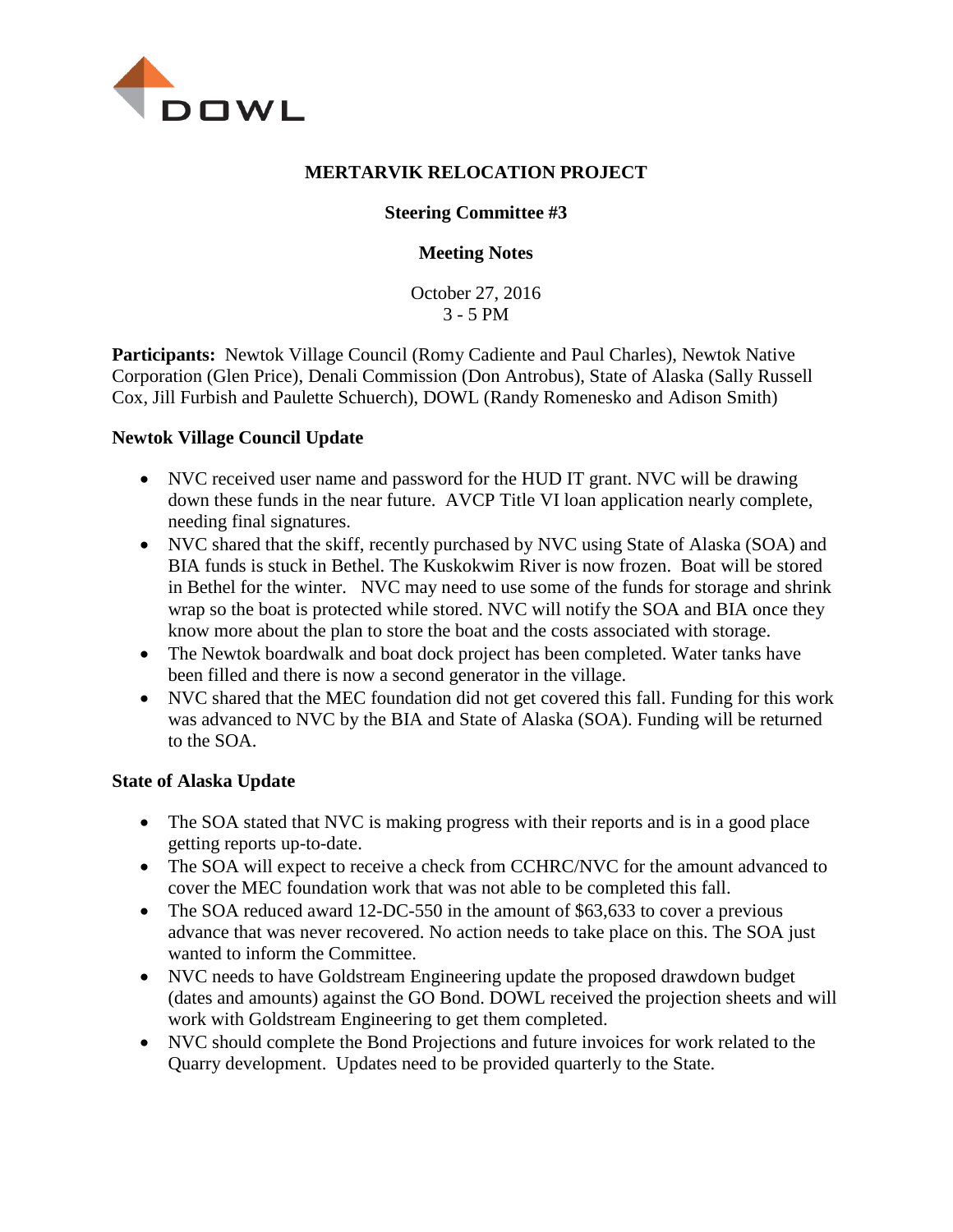

- The Alaska DOT&PF will be going out to Newtok to conduct survey/design work to resurface the runway at the airport. Morgan Merritt is the Project Manager. DOWL will contact Morgan to see if work can be coordinated.
- NVC should look into TERO Ordinances to understand more about the union and existing agreements in place that can help with getting residents trained and ready to work on projects.
- The SOA provided DOWL and NVC with DOL contact. The SOA would like a report at the next meeting that discusses coordinated efforts with Zack Fields.
- The SOA would like DOWL and NVC to prepare a capital request just in case funding comes available. Currently there is no plan by the State to submit a CIP Budget to the legislature.
- The SOA requested that the Denali Commission help work to get a policy that provides a special tax credit for the carriers in Alaska, specifically Newtok for the delivery of necessary food – the tax credit can reduce the costs on shipping.

## **Denali Commission**

- 1. Denali Commission provided a report out on the existing award to ANTHC and AEA.
- 2. ANTHC will develop, coordinate, and maintain the survey information for the community that will be accessible for any organization who will perform design or construction work in Mertarvik.
- 3. ANCHC will be performing geotechnical investigations in 2017 that will be available to all agencies or firms who work in Mertarvik.
- 4. Denali Commission has \$900,000 available for programmatic environmental work. DC is working with USACE to determine who will be lead agency.
- 5. Don will share ANTHC's Financial Award with the SOA.

## **DOWL**

- 1. DOWL provided a report out of its activities. (See DOWL Progress Report Attached). A large portion of this discussion was regarding the RFP's is developed to obtain an IDIQ A/E, IDIQ Contractor for housing and MEC, and Paymaster firm on board.
- 2. The Committee appreciated the path that DOWL is going and stated that they have concern about force account work. Putting the RFP's out on the street for competitive bid is the direction that the Committee wants DOWL and NVC to go using the SOA and other funds.
- 3. DOWL reviewed a proposed 2017 housing plan using available HUD IT and AVCP Title VI funds. The Committee felt like there needs to be a long term housing plan that looks more housing and identifies the gap funding need. The housing plan also needs to include the IRT buildings and the blue houses. The Committee would like to see what the total cost to renovate these buildings actually is; this will be tasked to the IDIQ A/E firm.
- 4. DOWL discussed the FEMA HMGP acquisition application and agreed that the DOWL team (along with existing resources familiar with the application process) need to get the application complete and do not need to develop an RFP for this. The work is urgent and needs to get done by January 1<sup>st</sup>.